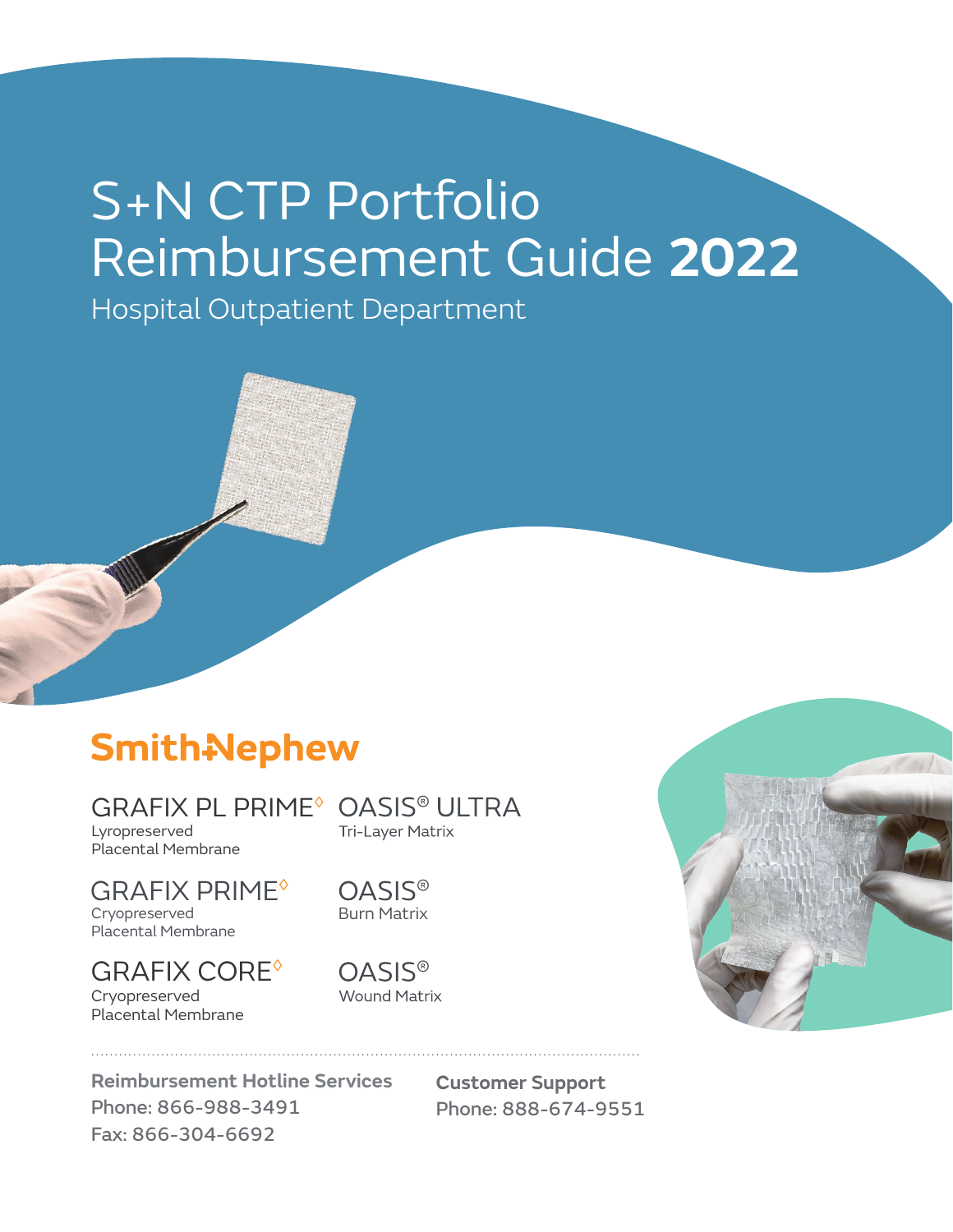### **Reimbursement Hotline Services**

For assistance with reimbursement questions, contact Smith+Nephew Reimbursement Hotline Services Monday through Friday from 8:00 am - 7:00 pm EST at **1-866-988-3491**.

Smith+Nephew Reimbursement Hotline Services staff can assist with the following:

- Patient-specific insurance verifications
- Payer policy and Medicare Local Coverage Determination (LCD) information
- Nurse Case Manager review of documentation and coding
- Prior authorization and pre-determination support

To initiate insurance verification support for your patients, please submit a complete **Insurance Verification Request (IVR) Form** with a signed practitioner authorization and fax to **866-304-6692**. The provider is responsible for verifying individual contract or reimbursement rates with each payer. Smith+Nephew Reimbursement Hotline Services is not able to confirm contracted or reimbursable rates on your behalf.

#### **Reimbursement Disclaimer**

Information on reimbursement in the U.S. is provided as a courtesy. Due to the rapidly changing nature of the law and the Medicare payment policy, and reliance on information provided by outside sources, the information provided herein does not constitute a guarantee or warranty that reimbursement will be received or that the codes identified herein are or will remain applicable. This information is provided "AS IS" and without any other warranty or guarantee, expressed or implied, as to completeness or accuracy, or otherwise. This information has been compiled based on data gathered from many primary and secondary sources, including the American Medical Association, and certain Medicare contractors. Providers must confirm or clarify coding and coverage from their respective payers, as each payer may have differing formal or informal coding and coverage policies or decisions. Providers are responsible for accurate documentation of patient conditions and for reporting of products in accordance with particular payer requirements.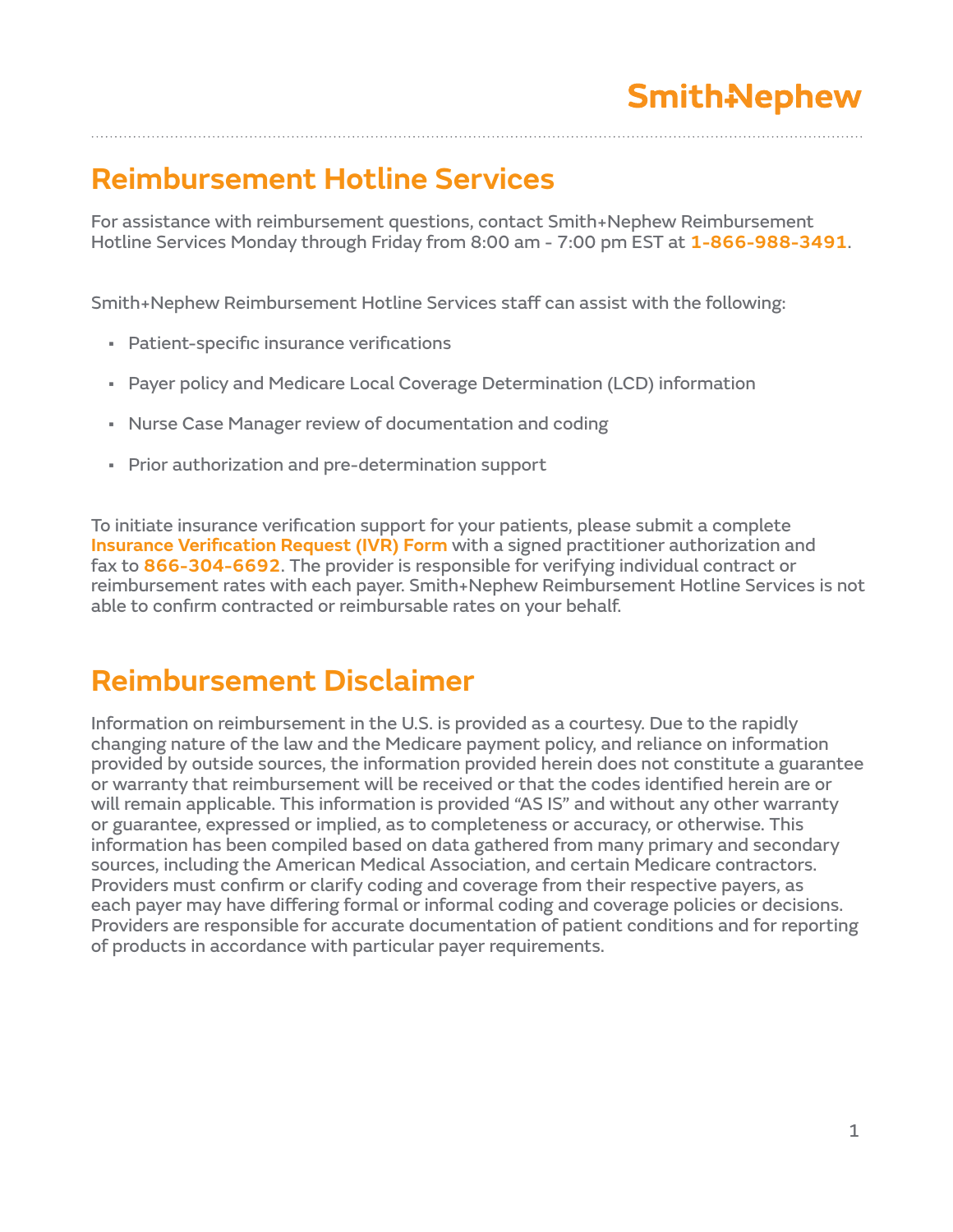### **Advanced Therapy Documentation Checklist**

**Prior to requesting insurance verification or prior authorization from a payer, the provider should have documentation of the following in the patient's medical record:**

| Diagnosis of a chronic wound and the causation or etiology <i>(i.e. Type II Diabetes)</i>                                                                                          |
|------------------------------------------------------------------------------------------------------------------------------------------------------------------------------------|
| Primary (etiology) and Secondary (chronic ulcer) ICD-10 codes                                                                                                                      |
| Failure to respond to good standard wound care for ≥4 weeks (Be specific about<br>modalities such as debridement, advanced dressings, collagen, etc.)                              |
| Underlying disease or condition is being treated by licensed physician and is<br>under control:                                                                                    |
| Diabetes - HbA1c <12%                                                                                                                                                              |
| Venous stasis – adequate compression therapy to control edema                                                                                                                      |
| Blood perfusion is adequate (ABI ≥0.65 or toe pressure ≥30 mmHg, pedal pulse)                                                                                                      |
| Venous reflux studies for venous stasis ulcer diagnosis                                                                                                                            |
| Patient is compliant with off-loading for DFU or compression for VLU (document type)                                                                                               |
| Absence of acute wound infection or active osteomyelitis - must state in the record                                                                                                |
| If the patient has a history of osteomyelitis, recent X-rays are negative for<br>active osteomyelitis and the patient's chart documents stating the osteomyelitis is<br>not active |
| For patients with history of Charcot neuroarthropathy, include documentation that acute<br>Charcot Foot is not present, and any history of acute Charcot Foot has been treated     |
| Weekly wound measurements taken; wound size is ≥1 cm2 when initiating therapy                                                                                                      |
| Smoking Status - smokers have been educated that smoking impairs wound healing,<br>counseled to stop, and provided cessation resources to curb smoking                             |
| The patient is adequately nourished to support wound healing                                                                                                                       |
| Documented treatment plan; to include the use of advanced therapies                                                                                                                |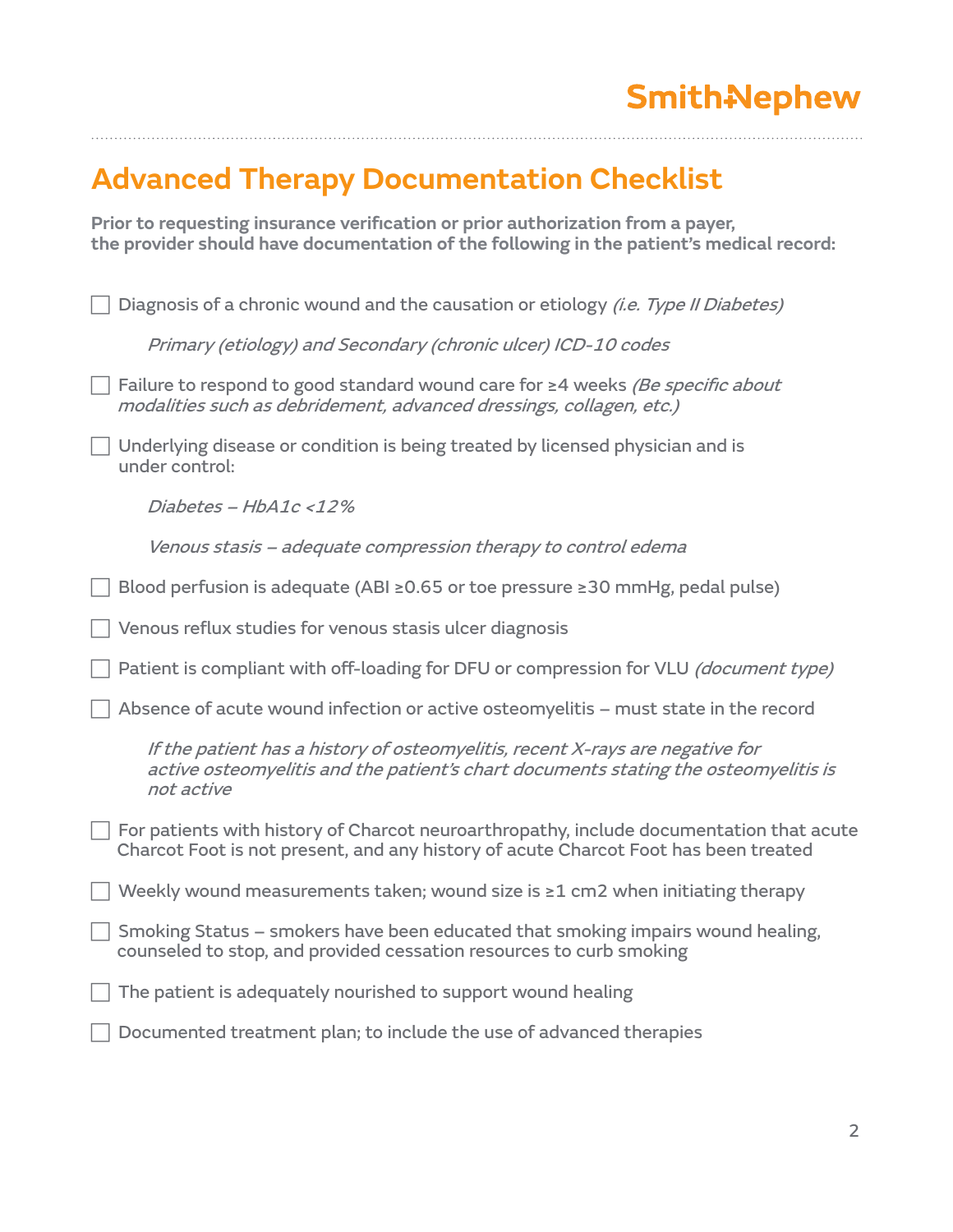

#### **SmithAlephew**

#### **Smith+Nephew Reimbursement Hotline Services Insurance Verification Request (IVR) Form**

**Phone:** 866-988-3491 **Fax:** 866-304-6692

| 1. Type of Insurance Verification Requested                                                                                                                                                                                                                                                                                                                                                                                                                                                                                                                                                                                                                                                                                                                                                                                                                                                                                                         |                                  |               |                                              |                                                                           |
|-----------------------------------------------------------------------------------------------------------------------------------------------------------------------------------------------------------------------------------------------------------------------------------------------------------------------------------------------------------------------------------------------------------------------------------------------------------------------------------------------------------------------------------------------------------------------------------------------------------------------------------------------------------------------------------------------------------------------------------------------------------------------------------------------------------------------------------------------------------------------------------------------------------------------------------------------------|----------------------------------|---------------|----------------------------------------------|---------------------------------------------------------------------------|
| New Wound $\Box$ Additional Applications $\Box$ Re-Verification $\Box$ New Insurance                                                                                                                                                                                                                                                                                                                                                                                                                                                                                                                                                                                                                                                                                                                                                                                                                                                                |                                  |               | Check Out-Of-Pocket Maximum                  |                                                                           |
| If prior authorization is required, I authorize Smith and Nephew to initiate the authorization.                                                                                                                                                                                                                                                                                                                                                                                                                                                                                                                                                                                                                                                                                                                                                                                                                                                     |                                  |               | $\Box$ Single Wound                          | <b>Application Date:</b>                                                  |
| Please select one: □Yes □No                                                                                                                                                                                                                                                                                                                                                                                                                                                                                                                                                                                                                                                                                                                                                                                                                                                                                                                         |                                  |               | Multiple Wounds                              |                                                                           |
| If yes, please attach all clinical notes related to the wound treatment episode.                                                                                                                                                                                                                                                                                                                                                                                                                                                                                                                                                                                                                                                                                                                                                                                                                                                                    |                                  |               |                                              |                                                                           |
| 2. Patient Information: Please list the patient's name on this form when attaching a face sheet<br>Last Name:<br>First Name:                                                                                                                                                                                                                                                                                                                                                                                                                                                                                                                                                                                                                                                                                                                                                                                                                        |                                  |               |                                              | M.I.:                                                                     |
| Address:<br>Apt./Suite#:                                                                                                                                                                                                                                                                                                                                                                                                                                                                                                                                                                                                                                                                                                                                                                                                                                                                                                                            | City:                            |               | State:                                       | Zip:                                                                      |
| Date of Birth:                                                                                                                                                                                                                                                                                                                                                                                                                                                                                                                                                                                                                                                                                                                                                                                                                                                                                                                                      | Phone #:                         |               |                                              |                                                                           |
| Gender: Female □Male                                                                                                                                                                                                                                                                                                                                                                                                                                                                                                                                                                                                                                                                                                                                                                                                                                                                                                                                |                                  |               |                                              |                                                                           |
| <b>3. Insurance Information:</b> Please attach a copy (front & back) of patient's insurance card(s)                                                                                                                                                                                                                                                                                                                                                                                                                                                                                                                                                                                                                                                                                                                                                                                                                                                 |                                  |               | Date of Birth:                               |                                                                           |
| Cardholder Name/Relationship:                                                                                                                                                                                                                                                                                                                                                                                                                                                                                                                                                                                                                                                                                                                                                                                                                                                                                                                       |                                  |               |                                              |                                                                           |
| <b>Primary Payer:</b>                                                                                                                                                                                                                                                                                                                                                                                                                                                                                                                                                                                                                                                                                                                                                                                                                                                                                                                               |                                  | Plan Type:    |                                              |                                                                           |
| Group $#$ :<br>Policy #:                                                                                                                                                                                                                                                                                                                                                                                                                                                                                                                                                                                                                                                                                                                                                                                                                                                                                                                            |                                  | Card Phone #: |                                              |                                                                           |
| <b>Secondary Payer:</b>                                                                                                                                                                                                                                                                                                                                                                                                                                                                                                                                                                                                                                                                                                                                                                                                                                                                                                                             |                                  | Plan Type:    |                                              |                                                                           |
| Policy #:<br>Group $#$ :                                                                                                                                                                                                                                                                                                                                                                                                                                                                                                                                                                                                                                                                                                                                                                                                                                                                                                                            |                                  | Card Phone #: |                                              |                                                                           |
| <b>Tertiary Payer:</b>                                                                                                                                                                                                                                                                                                                                                                                                                                                                                                                                                                                                                                                                                                                                                                                                                                                                                                                              |                                  | Plan Type:    |                                              |                                                                           |
| Policy #:<br>Group $#$ :                                                                                                                                                                                                                                                                                                                                                                                                                                                                                                                                                                                                                                                                                                                                                                                                                                                                                                                            |                                  | Card Phone #: |                                              |                                                                           |
| 4. Healthcare Provider (HCP) & Facility Information: Please note, we do not verify inpatient benefits                                                                                                                                                                                                                                                                                                                                                                                                                                                                                                                                                                                                                                                                                                                                                                                                                                               |                                  |               |                                              |                                                                           |
| Place of Service: <b>O</b> Physician Office (POS11)   Hospital Outpatient Department (POS19/22)   Ambulatory Surgery Center (POS24)                                                                                                                                                                                                                                                                                                                                                                                                                                                                                                                                                                                                                                                                                                                                                                                                                 |                                  |               |                                              |                                                                           |
| $\Box$ Home Visit (POS12)<br>$\Box$ Assisted Living Facility (POS13)                                                                                                                                                                                                                                                                                                                                                                                                                                                                                                                                                                                                                                                                                                                                                                                                                                                                                | □ Unskilled Nursing Bed (POS32)  |               |                                              | $\Box$ Other POS:                                                         |
| NOTE: Select only ONE POS. It is the provider's responsibility to confirm POS and skilled vs. unskilled status                                                                                                                                                                                                                                                                                                                                                                                                                                                                                                                                                                                                                                                                                                                                                                                                                                      |                                  |               |                                              |                                                                           |
| <b>HCP Last Name:</b><br><b>HCP First Name:</b>                                                                                                                                                                                                                                                                                                                                                                                                                                                                                                                                                                                                                                                                                                                                                                                                                                                                                                     |                                  |               |                                              | M.I.:                                                                     |
| HCP Tax ID#:<br>HCP NPI:                                                                                                                                                                                                                                                                                                                                                                                                                                                                                                                                                                                                                                                                                                                                                                                                                                                                                                                            |                                  |               |                                              | Specialty: OMD OD ODPM OPA                                                |
| Contact Name:<br>Phone $#$ :                                                                                                                                                                                                                                                                                                                                                                                                                                                                                                                                                                                                                                                                                                                                                                                                                                                                                                                        |                                  |               |                                              | $\Box$ NP/FNP $\Box$ Other:                                               |
| Facility Name:                                                                                                                                                                                                                                                                                                                                                                                                                                                                                                                                                                                                                                                                                                                                                                                                                                                                                                                                      |                                  |               | Facility NPI:                                |                                                                           |
| Facility Address:                                                                                                                                                                                                                                                                                                                                                                                                                                                                                                                                                                                                                                                                                                                                                                                                                                                                                                                                   |                                  |               | Facility Tax ID:                             |                                                                           |
| City, State, Zip:<br>Phone $#$ :                                                                                                                                                                                                                                                                                                                                                                                                                                                                                                                                                                                                                                                                                                                                                                                                                                                                                                                    |                                  |               | Fax $#$ :                                    |                                                                           |
| 5. Treatment Information: May select up to FOUR products with corresponding CPT application code groups                                                                                                                                                                                                                                                                                                                                                                                                                                                                                                                                                                                                                                                                                                                                                                                                                                             |                                  |               |                                              |                                                                           |
| <b>GRAFIX PRIME<sup>®</sup> (Q4133)</b><br>$\Box$ GRAFIX PL PRIME <sup><math>\diamond</math></sup> (Q4133)                                                                                                                                                                                                                                                                                                                                                                                                                                                                                                                                                                                                                                                                                                                                                                                                                                          |                                  |               | <b>GRAFIX CORE<sup>®</sup> (Q4132)</b>       |                                                                           |
| <b>OASIS® Burn Matrix (Q4103)</b><br>$\Box$ OASIS <sup>®</sup> Wound Matrix (Q4102)                                                                                                                                                                                                                                                                                                                                                                                                                                                                                                                                                                                                                                                                                                                                                                                                                                                                 |                                  | $\mathsf{L}$  | <b>OASIS® ULTRA Tri-Layer Matrix (Q4124)</b> |                                                                           |
| Legs/Arms/Trunk < 100 sq cm: $\lceil$ 15271/15272-C5271/C5272 Legs/Arms/Trunk > 100 sq cm: $\lceil$ 15273/15274-C5273/C5274                                                                                                                                                                                                                                                                                                                                                                                                                                                                                                                                                                                                                                                                                                                                                                                                                         |                                  |               |                                              |                                                                           |
| CPT:<br>Feet/Hands/Head $\leq$ 100 sq cm: 15275/15276-C5275/C5276 Feet/Hands/Head $\geq$ 100 sq cm: 15277/15278-C5277/C5278                                                                                                                                                                                                                                                                                                                                                                                                                                                                                                                                                                                                                                                                                                                                                                                                                         |                                  |               |                                              |                                                                           |
| NOTE: Prior use of skin substitutes or global periods related to the the same wound may impact reimbursement                                                                                                                                                                                                                                                                                                                                                                                                                                                                                                                                                                                                                                                                                                                                                                                                                                        |                                  |               |                                              |                                                                           |
| 6. Wound Information & Diagnosis Code(s): Please include codes that indicate etiology, ulcer type, AND location                                                                                                                                                                                                                                                                                                                                                                                                                                                                                                                                                                                                                                                                                                                                                                                                                                     |                                  |               |                                              |                                                                           |
| ICD-10 Codes: #1 Wound (Required)<br>ICD-10 Codes: #2 Wound (*Required)                                                                                                                                                                                                                                                                                                                                                                                                                                                                                                                                                                                                                                                                                                                                                                                                                                                                             |                                  |               |                                              | ICD-10 Codes: #3 Wound (*Required)                                        |
|                                                                                                                                                                                                                                                                                                                                                                                                                                                                                                                                                                                                                                                                                                                                                                                                                                                                                                                                                     |                                  |               |                                              |                                                                           |
| Primary (Etiology):<br>Secondary (Ulcer/Location): ___________<br>Secondary (Ulcer/Location):                                                                                                                                                                                                                                                                                                                                                                                                                                                                                                                                                                                                                                                                                                                                                                                                                                                       | Primary (Etiology):              |               |                                              | Primary (Etiology): __________<br>Secondary (Ulcer/Location): ___________ |
| Tertiary (Optional): ___________                                                                                                                                                                                                                                                                                                                                                                                                                                                                                                                                                                                                                                                                                                                                                                                                                                                                                                                    | Tertiary (Optional): ___________ |               |                                              | Tertiary (Optional): ____________                                         |
| Wound $\#2$ Size: $L$ W D<br>Wound #1 Size: L W D D                                                                                                                                                                                                                                                                                                                                                                                                                                                                                                                                                                                                                                                                                                                                                                                                                                                                                                 |                                  |               |                                              | Wound #3 Size: L ____ W ____ D _____                                      |
| *If intending to treat more than one wound, please provide diagnosis codes for each additional wound                                                                                                                                                                                                                                                                                                                                                                                                                                                                                                                                                                                                                                                                                                                                                                                                                                                |                                  |               |                                              |                                                                           |
| 7. Healthcare Provider Signature: Please include all required information and sign below                                                                                                                                                                                                                                                                                                                                                                                                                                                                                                                                                                                                                                                                                                                                                                                                                                                            |                                  |               |                                              |                                                                           |
| By signing below, I certify that I have obtained a valid authorization from the patient listed on this form permitting me to release the patient's protected<br>health information (PHI) to the Smith+Nephew Reimbursement Hotline Services, Smith & Nephew, Inc., its contractors, and the patient's health insurance<br>company as necessary to research insurance coverage and payment information to determine benefits related to GRAFIX PLO/GRAFIX and/or OASIS®<br>Matrix products on behalf of the patient. I further understand that completing this form does not guarantee that insurance coverage or reimbursement will<br>be provided to the patient. I certify that the information provided on this form is current, complete, and accurate to the best of my knowledge.<br>For typed signatures below: I agree that this typed signature has the same validity and meaning as my handwritten signature.<br>HCP Signature: _________ |                                  |               | Date: _______                                |                                                                           |
| Disclaimer: The Smith+Nephew Reimbursement Hotline is an information service only. Benefits information is provided by the insurer or third-party payer.<br>Results of this research are not a quarantee of coverage or reimbursement now or in the future, and Smith & Nephew disclaims liability for payment of any<br>claims, benefits or costs.                                                                                                                                                                                                                                                                                                                                                                                                                                                                                                                                                                                                 |                                  |               |                                              |                                                                           |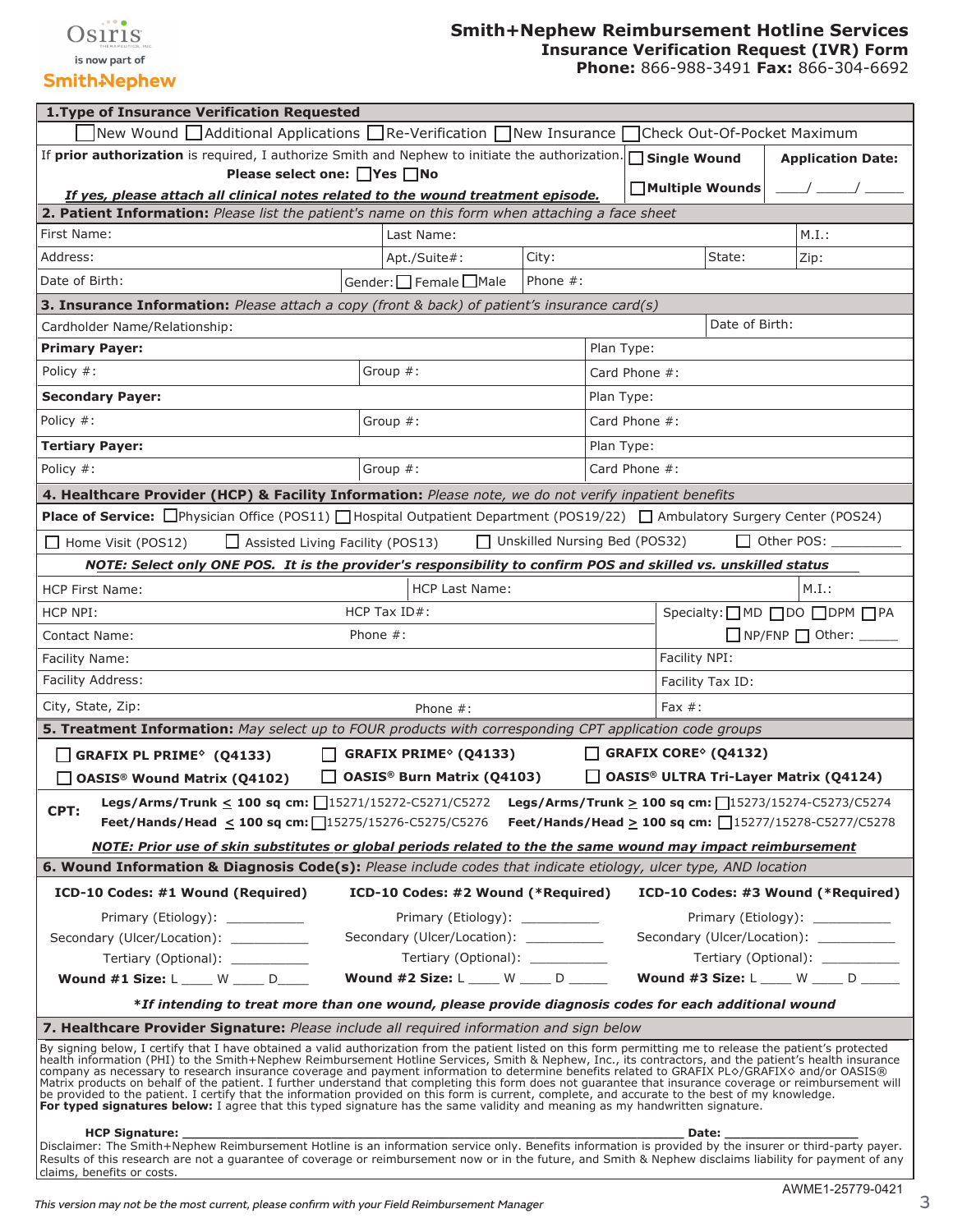# **Smith-Nephew**

### GRAFIX PL PRIME® GRAFIX PRIME® GRAFIX CORE®

Lyropreserved Placental Membrane Cryopreserved Cryopreserved Placental Membrane Placental Membrane Cryopreserved Placental Membrane Burn Matrix

#### **CPT Procedure Codes and Medicare Payments**

Medicare does not separately reimburse HOPDs for most cellular tissue products (CTPs)/skin substitutes. Instead, the skin substitute product, debridement, and dressings are packaged into one Ambulatory Payment Classification (APC) payment rate for the procedure code. HOPDs should report both the CPT application code(s) and the applicable HCPCS code:

- **• Q4132 for GRAFIX CORE Membrane**
- **• Q4133 for GRAFIX PL PRIME** or **GRAFIX PRIME Membranes**
- **• Q4103 for OASIS BURN**

| <b>CPT Codes</b> | <b>Code Description</b>                                                                                                                                                                                                                                                                          | <b>APC</b> | <b>Status</b><br><b>Indicator</b> | <b>2022 Medicare National</b><br>Avg. Payment |
|------------------|--------------------------------------------------------------------------------------------------------------------------------------------------------------------------------------------------------------------------------------------------------------------------------------------------|------------|-----------------------------------|-----------------------------------------------|
| 15271            | Application of skin substitute graft to trunk, arms, legs,<br>total wound surface area up to 100 sq cm; first 25 sq cm<br>or less wound surface area                                                                                                                                             | 5054       | Τ                                 | \$1,749.26                                    |
| $+15272$         | Each additional 25 sq cm wound surface area, or part<br>thereof (list separately in addition to code for primary<br>procedure)                                                                                                                                                                   |            | N                                 | Packaged                                      |
| 15273            | Application of skin substitute graft to trunk, arms, legs,<br>total wound surface area greater than or equal to 100 sq<br>cm; first 100 sq cm wound surface area, or 1% of body<br>area of infants and children                                                                                  | 5055       | Τ                                 | \$3,596.22                                    |
| $+15274$         | Each additional 100 sq cm wound surface area, or part<br>thereof, or each additional 1% of body area of infants<br>and children, or part thereof (list separately in addition to<br>code for primary procedure)                                                                                  |            | N.                                | Packaged                                      |
| 15275            | Application of skin substitute graft to face, scalp, eyelids,<br>mouth, neck, ears, orbits, genitalia, hands, feet, and/or<br>multiple digits, total wound surface area up to 100 sq<br>cm; first 25 sq cm or less wound surface area                                                            | 5054       | T                                 | \$1,749.26                                    |
| $+15276$         | Each additional 25 sq cm wound surface area, or part<br>thereof (list separately in addition to code for primary<br>procedure)                                                                                                                                                                   |            | N                                 | Packaged                                      |
| 15277            | Application of skin substitute graft to face, scalp, eyelids,<br>mouth, neck, ears, orbits, genitalia, hands, feet, and/or<br>multiple digits, total wound surface area greater than or<br>equal to 100 sq cm; first 100 sq cm wound surface area,<br>or 1% of body area of infants and children | 5054       | T.                                | \$1,749.26                                    |
| $+15278$         | Each additional 100 sq cm wound surface area, or part<br>thereof, or each additional 1% of body area of infants<br>and children, or part thereof (list separately in addition to<br>code for primary procedure)                                                                                  |            | N                                 | Packaged                                      |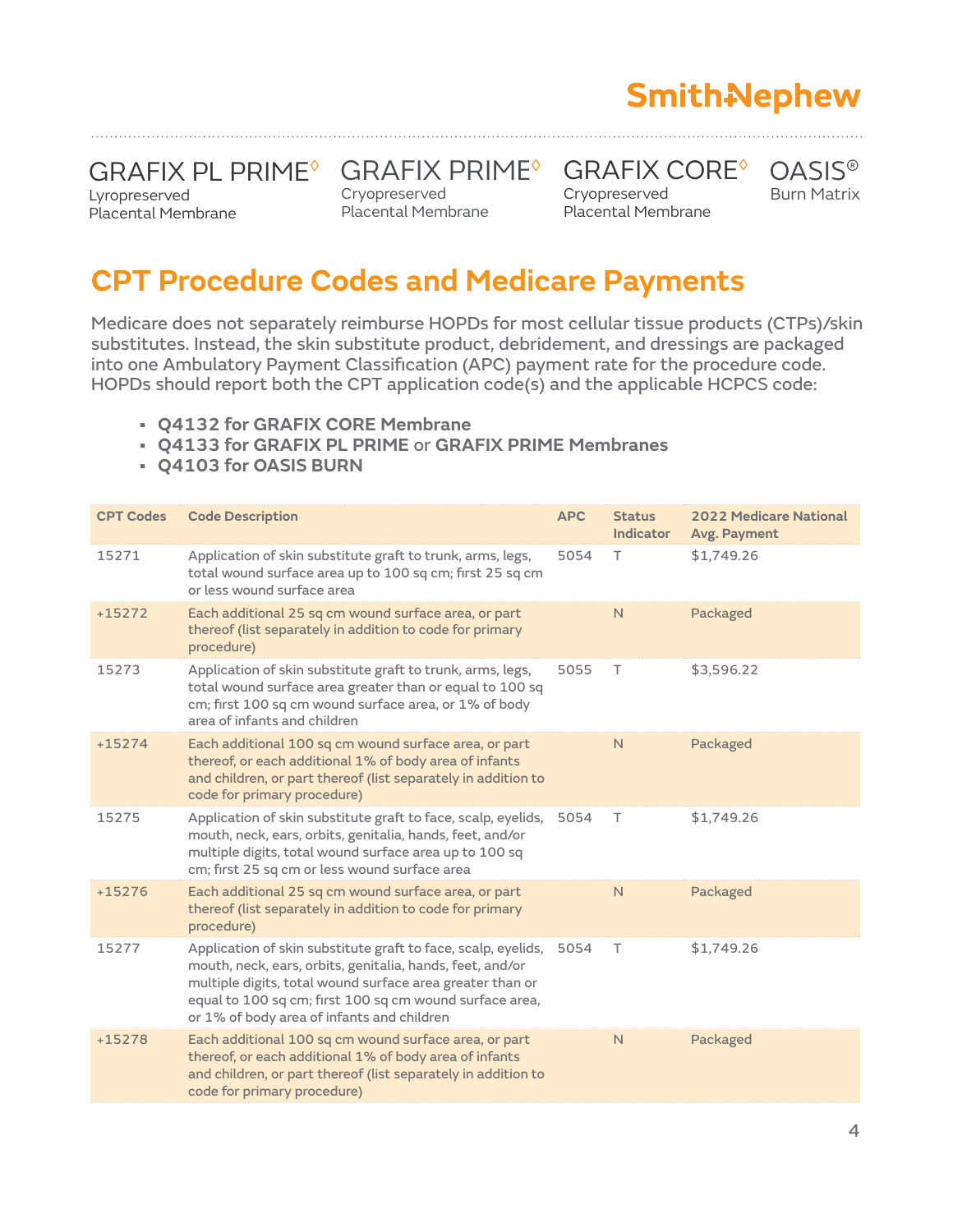# **Smith-Nephew**

OASIS<sup>®</sup> OASIS<sup>®</sup> ULTRA Wound Matrix Tri-Layer Matrix

#### **CPT Procedure Codes and Medicare Payments**

Medicare does not separately reimburse HOPDs for most cellular tissue products (CTPs)/skin substitutes. Instead, the skin substitute product, debridement, and dressings are packaged into one Ambulatory Payment Classification (APC) payment rate for the procedure code. HOPDs should report both the CPT application code and the applicable HCPCS code:

- **• Q4102 for OASIS Wound Matrix**
- **• Q4124 for OASIS ULTRA Tri-Layer Matrix**

| <b>CPT Codes</b>                                                                                                                                                                                                                                                                              | <b>Code Description</b>                                                                                                                                                                                                                                                                          | <b>APC</b><br>Group | 2022 Medicare<br><b>National Avg. Payment</b> |
|-----------------------------------------------------------------------------------------------------------------------------------------------------------------------------------------------------------------------------------------------------------------------------------------------|--------------------------------------------------------------------------------------------------------------------------------------------------------------------------------------------------------------------------------------------------------------------------------------------------|---------------------|-----------------------------------------------|
| C5271                                                                                                                                                                                                                                                                                         | Application of skin substitute graft to trunk, arms, legs,<br>total wound surface area up to 100 sq cm; first 25 sq<br>cm or less wound surface area                                                                                                                                             | 5053                | \$534.89                                      |
| $+C5272$                                                                                                                                                                                                                                                                                      | Each additional 25 sq cm wound surface area,<br>or part thereof (list separately in addition to code for<br>primary procedure)                                                                                                                                                                   | N/A                 | <b>Bundled</b>                                |
| Application of skin substitute graft to trunk, arms, legs,<br>C5273<br>total wound surface area greater than or equal to 100<br>sq cm; first 100 sq cm wound surface area, or 1% of<br>body area of infants and children<br>$+C5274$<br>Each additional 100 sq cm wound surface area, or part |                                                                                                                                                                                                                                                                                                  | 5054                | \$1,749.26                                    |
| thereof, or each additional 1% of body area of infants<br>and children, or part thereof (list separately in addition<br>to code for primary procedure)                                                                                                                                        |                                                                                                                                                                                                                                                                                                  | N/A                 | <b>Bundled</b>                                |
| C5275<br>Application of skin substitute graft to face, scalp,<br>eyelids, mouth, neck, ears, orbits, genitalia, hands, feet,<br>and/or multiple digits, total wound surface area up to<br>100 sq cm; first 25 sq cm or less wound surface area                                                |                                                                                                                                                                                                                                                                                                  | 5053                | \$534.89                                      |
| $+C5276$                                                                                                                                                                                                                                                                                      | Each additional 25 sq cm wound surface area, or<br>part thereof (list separately in addition to code for<br>primary procedure)                                                                                                                                                                   | N/A                 | <b>Bundled</b>                                |
| C5277                                                                                                                                                                                                                                                                                         | Application of skin substitute graft to face, scalp,<br>eyelids, mouth, neck, ears, orbits, genitalia, hands, feet,<br>and/or multiple digits, total wound surface area greater<br>than or equal to 100 sq cm; first 100 sq cm wound<br>surface area, or 1% of body area of infants and children | 5053                | \$534.89                                      |
| $+C5278$                                                                                                                                                                                                                                                                                      | Each additional 100 sq cm wound surface area, or part<br>thereof, or each additional 1% of body area of infants<br>and children, or part thereof (list separately in addition<br>to code for primary procedure)                                                                                  | N/A                 | <b>Bundled</b>                                |

**Important Notes**: The Medicare payment amounts listed do not reflect adjustments for deductible, copayments, coinsurance, sequestration or any other reductions. All payment amounts listed are based on national averages and will vary by geographical locations. Status Indicators: T = Significant procedure, multiple reduction applies; N and N1 = Items and services are packaged into APC Rate; G2 = Non-office-based surgical procedure added in CY 2008 or later (payment based on OPPS relative payment weight). References: The Centers for Medicare and Medicaid Services (2021, December), Hospital Outpatient PPS: Addendum A and Addendum B Updates. Retrieved from https://www.cms.gov/Medicare/Medicare-Fee-For-Service-Payment/HospitalOutpatientPPS/Hospital-Outpatient-Regulationsand-Notices (12.03.21). CPT is a registered trademark of American Medical Association. 5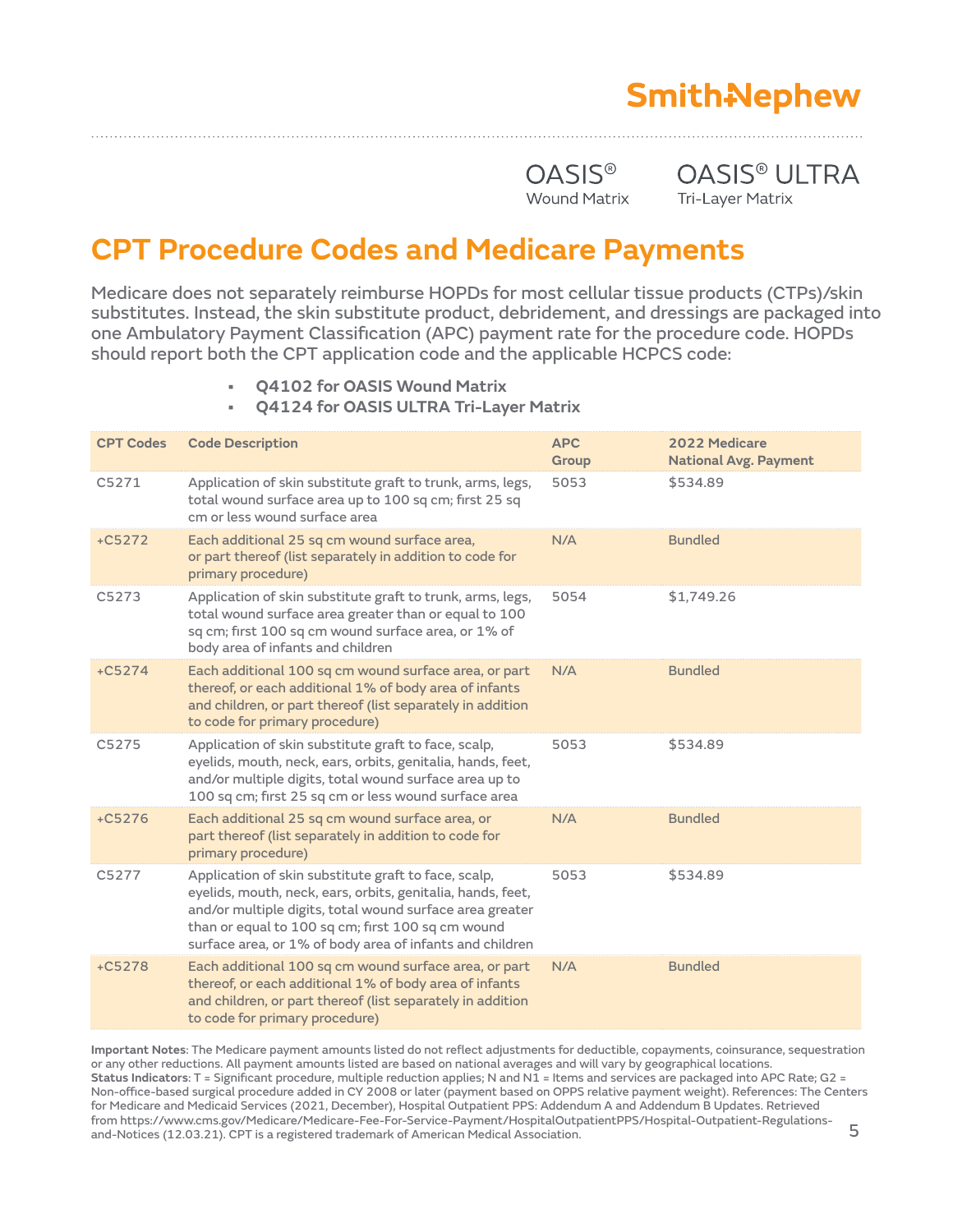### **Product HCPCS Codes and Modifiers**

S+N Portfolio products are billed per square centimeter. **One billable unit is 1 cm²**. To calculate the number of billable units multiply the length by the width of the wound cover that was applied. The assigned HCPCS codes for S+N CTP Portfolio products and the billable units per product are below:

| S+N CTP Portfolio & OASIS® HCPCS Codes, Part Number and Billing Units      |                    |                 |                        |                                               |                        |
|----------------------------------------------------------------------------|--------------------|-----------------|------------------------|-----------------------------------------------|------------------------|
| <b>Product Description</b>                                                 | <b>Part Number</b> | <b>UPC Code</b> | <b>Box</b><br>Quantity | <b>Billing</b><br><b>Units</b><br>(per sq cm) | <b>HCPCS</b><br>Q-Code |
| GRAFIX PL PRIME <sup>®</sup> 16 mm Disc (2 cm <sup>2</sup> )               | PS13016            | 859857003395    | 1                      | $\overline{2}$                                | Q4133                  |
| GRAFIX PL PRIME $1.5$ X 2 cm (3 cm <sup>2</sup> )                          | PS13015            | 859857003388    | $\mathbf{1}$           | 3                                             | Q4133                  |
| GRAFIX PL PRIME $2 \times 3$ cm (6 cm <sup>2</sup> )                       | PS13023            | 859857003371    | 1                      | 6                                             | Q4133                  |
| GRAFIX PL PRIME $3 \times 3$ cm (9 cm <sup>2</sup> )                       | PS13033            | 859857003449    | $\mathbf{1}$           | $\overline{9}$                                | Q4133                  |
| GRAFIX PL PRIME $3 \times 4$ cm (12 cm <sup>2</sup> )                      | PS13034            | 859857003364    | 1                      | 12                                            | Q4133                  |
| GRAFIX PL PRIME $5 \times 5$ cm (25 cm <sup>2</sup> )                      | PS13055            | 859857003357    | $\mathbf{1}$           | 25                                            | Q4133                  |
| GRAFIX PRIME <sup>®</sup> 16 mm Disc (2 cm <sup>2</sup> )                  | PS60013            | 859857003340    | 1                      | 2                                             | Q4133                  |
| GRAFIX PRIME $1.5$ X 2 cm (3 cm <sup>2</sup> )                             | PS11015            | 859857003081    | $\mathbf{1}$           | 3                                             | Q4133                  |
| GRAFIX PRIME 2 X 3 cm (6 cm <sup>2</sup> )                                 | PS11023            | 859857003067    | 1                      | 6                                             | Q4133                  |
| GRAFIX PRIME $3 \times 4$ cm (12 cm <sup>2</sup> )                         | PS11034            | 859857003074    | $\mathbf{1}$           | 12                                            | Q4133                  |
| GRAFIX PRIME $5 \times 5$ cm (25 cm <sup>2</sup> )                         | PS11055            | 859857003098    | 1                      | 25                                            | Q4133                  |
| GRAFIX CORE $\degree$ 1.5 X 2 cm (3 cm <sup>2</sup> )                      | PS12015            | 859857003104    | 1                      | 3                                             | Q4132                  |
| GRAFIX CORE 2 X 3 cm (6 cm <sup>2</sup> )                                  | PS12023            | 859857003050    | 1                      | 6                                             | Q4132                  |
| GRAFIX CORE 3 X 4 cm (12 cm <sup>2</sup> )                                 | PS12034            | 859857003111    | $\mathbf{1}$           | 12                                            | Q4132                  |
| GRAFIX CORE 5 X 5 cm (25 cm <sup>2</sup> )                                 | PS12055            | 859857003128    | 1                      | 25                                            | Q4132                  |
| OASIS <sup>®</sup> Wound Matrix 3 X 3.5 cm (11 cm <sup>2</sup> )           | 8213-1000-33       | 10827002466224  | 10                     | 11                                            | Q4102                  |
| OASIS Wound Matrix 3 X 7 cm (21 cm <sup>2</sup> )                          | 8213-1000-37       | 10827002466262  | 10                     | 21                                            | Q4102                  |
| OASIS <sup>®</sup> Burn Matrix 3 X 3.5 cm (11 cm <sup>2</sup> )            | 8213-3000-16       | 10827002576046  | 5                      | 11                                            | Q4103                  |
| OASIS Burn Matrix 3 X 7 cm (21 cm2)                                        | 8213-3000-18       | 10827002576060  | 5                      | 21                                            | Q4103                  |
| OASIS Burn Matrix 5 X 7 cm (35 cm <sup>2</sup> )                           | 8213-3000-13       | 10827002576039  | 5                      | 35                                            | Q4103                  |
| OASIS Burn Matrix 7 X 10 cm (70 cm <sup>2</sup> )                          | 8213-3000-09       | 10827002576015  | 5                      | 70                                            | Q4103                  |
| OASIS Burn Matrix 7 X 20 cm (140 cm <sup>2</sup> )                         | 8213-3000-11       | 10827002576022  | 5                      | 140                                           | Q4103                  |
| OASIS <sup>®</sup> ULTRA Tri-Layer Matrix 3 X 3.5 cm (11 cm <sup>2</sup> ) | 8213-0000-16       | 10827002352428  | 5                      | 11                                            | Q4124                  |
| OASIS ULTRA Tri-Layer Matrix 3 X 7 cm (21 cm <sup>2</sup> )                | 8213-0000-18       | 10827002352442  | 5                      | 21                                            | Q4124                  |
| OASIS ULTRA Tri-Layer Matrix 5 X 7 cm (35 cm <sup>2</sup> )                | 8213-0000-13       | 10827002231198  | 5                      | 35                                            | Q4124                  |
| OASIS ULTRA Tri-Layer Matrix 7 X 10 cm (70 cm <sup>2</sup> )               | 8213-0000-09       | 10827002564630  | 5                      | 70                                            | Q4124                  |
| OASIS ULTRA Tri-Layer Matrix 7 X 20 cm (140 cm <sup>2</sup> )              | 8213-0000-11       | 10827002564654  | 5                      | 140                                           | Q4124                  |

**Important Notes**: 1. The payment amounts referenced are based on 2022 Medicare national averages and do not include copayments, deductibles, sequestration, or wage index adjustments. 2. The Medically Unlikely Edit (MUE) is the maximum units of a product reimbursed in one application per day. Based on 2019 data, the MUE for S+N CTPs are as follows: a. MUE for GRAFIX◊ CORE (Q4132) = 50 units b. MUE for GRAFIX◊ PL PRIME and GRAFIX◊ PRIME (Q4133) = 113 units c. MUE for OASIS® Wound Matrix (Q4102) = 140 units. d. MUE for OASIS® ULTRA Tri-Layer Matrix (Q4124) = 280 units. e. MUE for OASIS® Burn Matrix in the HOPD setting is not set. 5.Payers including some Medicare Administrative Contractors (MACs) will require use of certain modifiers. Please check with the patient's insurance plan or MAC to identify whether modifiers are required with the product HCPCS code. a.Common Modifiers: i.JC – skin substitute used as a graft ii.JD – skin substitute not used as a graft iii.JW – discarded skin substitute, not used (wastage)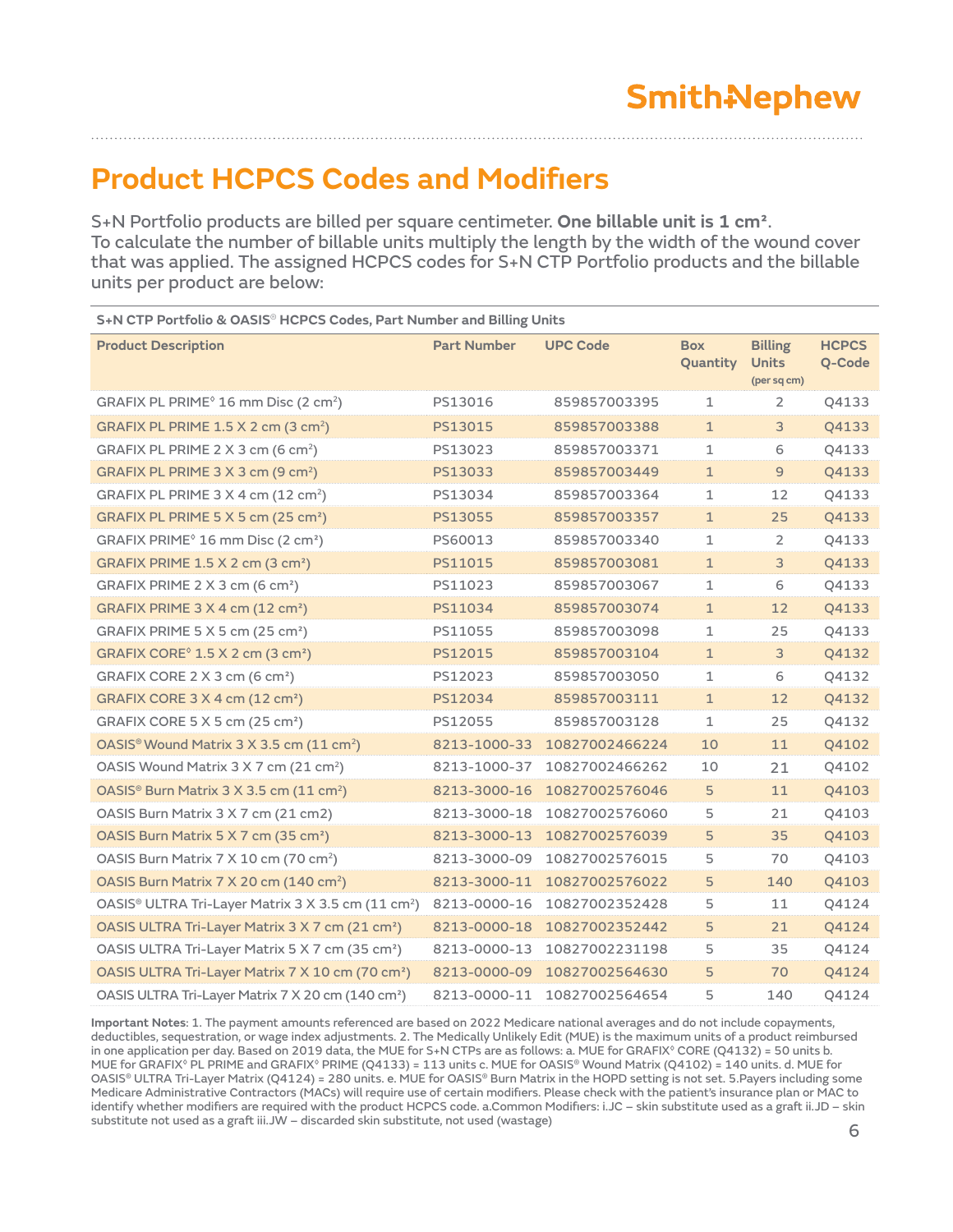### **ICD-10 Diagnosis Code Guidelines for Wound Care**

S+N CTP coverage is based on medical necessity and subject to payer coverage guidelines. Always refer to the product Instructions for Use (IFU) or package insert for guidance on appropriate use. For most payers, GRAFIX◊ PL and GRAFIX◊ Membranes are considered medically necessary as an adjunct in the treatment of chronic ulcers that fail to progress toward healing after a period of standard wound care. Providers should always follow payer coverage guidelines for covered indications. Examples of common lower-extremity chronic wounds include:

- Diabetic foot ulcers (DFU) / diabetic ulcers of the lower extremities (ankle)
- Venous stasis ulcers (VSU) / venous leg ulcers (VLU)
- Pressure ulcers
- Chronic non-healing surgical or trauma wounds of the lower extremity with co-morbidities

It is recommended that providers select the most specific primary and secondary diagnosis codes to accurately describe the reason the wound is not healing properly, and codes that indicate the wound is chronic and describe the location, severity, and laterality.

#### **Example of specific DFU codes:**

| • Primary diagnosis: | E11.621, type 2 diabetes mellitus with a foot ulcer                                                             |
|----------------------|-----------------------------------------------------------------------------------------------------------------|
|                      | - Secondary diagnosis: L97.522, non-pressure chronic ulcer of other part of left foot<br>with fat layer exposed |

#### **Example of specific VLU codes:**

|                             | • Primary diagnosis: | 187.312, chronic venous hypertension (idiopathic) with ulcer of<br>left lower extremity         |
|-----------------------------|----------------------|-------------------------------------------------------------------------------------------------|
| $\mathbf{R}^{\mathrm{max}}$ |                      | Secondary diagnosis: L97.222, non-pressure chronic ulcer of left calf with fat<br>layer exposed |

These codes are provided for information only and are not a statement or guarantee of reimbursement. The provider is ultimately responsible for verifying coverage with the patient's payer source.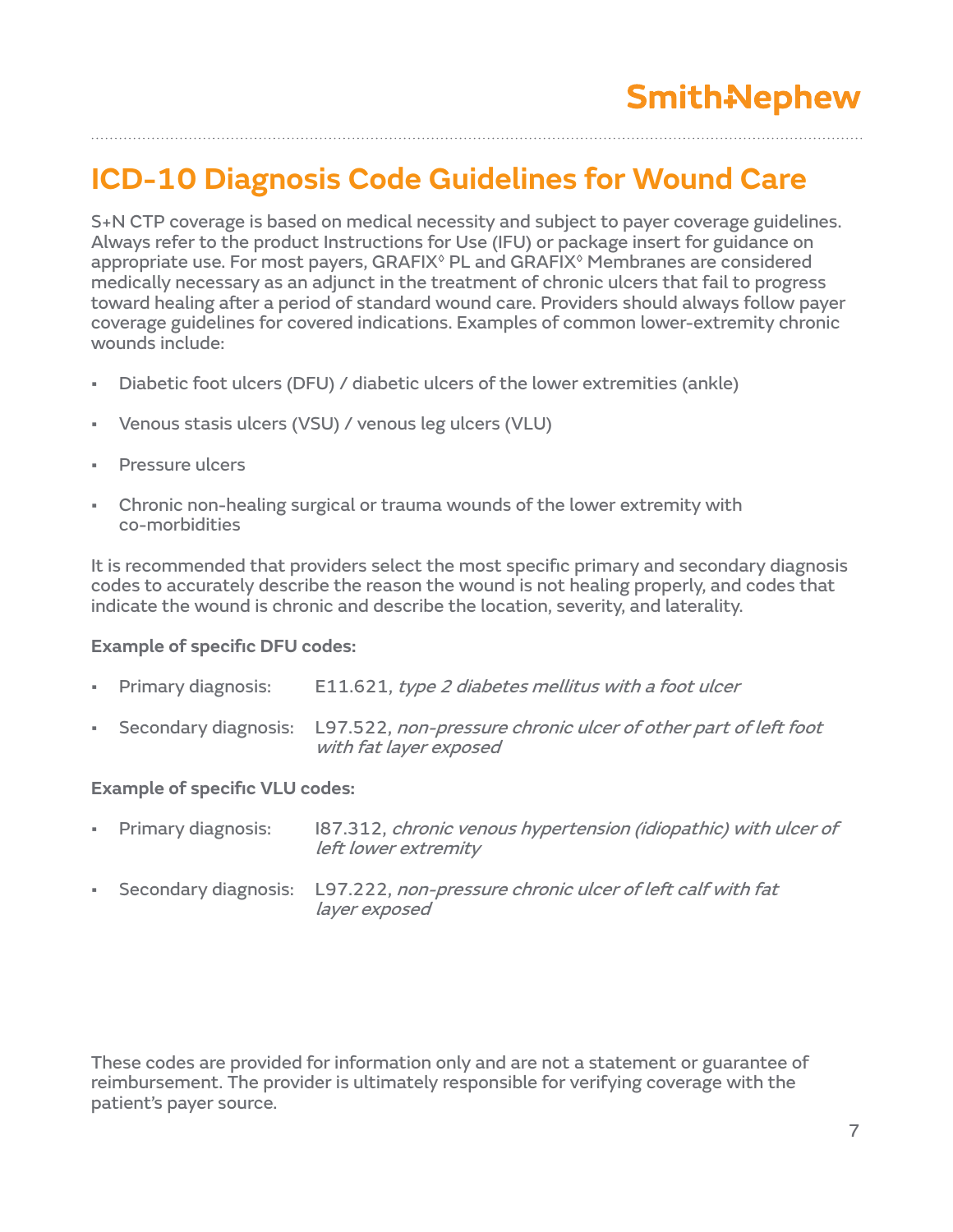The ICD-10 codes listed below represent some of the etiology diagnosis codes commonly associated with causes of lower extremity chronic ulcers. This is not meant to be an exhaustive list. Codes were selected from internal benefit investigation data and represent the most common codes submitted to the S+N Reimbursement Hotline.

| Common ICD-10 Codes Associated with Chronic Lower Extremity Ulcers |                                                                               |  |  |  |  |
|--------------------------------------------------------------------|-------------------------------------------------------------------------------|--|--|--|--|
| Code                                                               | <b>Decription</b>                                                             |  |  |  |  |
|                                                                    | Diabetic Ulcer Codes (not meant to be an exhaustive list)                     |  |  |  |  |
| E10.621                                                            | Type 1 diabetes mellitus with foot ulcer                                      |  |  |  |  |
| E10.622                                                            | Type 1 diabetes mellitus with other skin ulcer                                |  |  |  |  |
| E11.621                                                            | Type 2 diabetes mellitus with foot ulcer                                      |  |  |  |  |
| E11.622                                                            | Type 2 diabetes mellitus with other skin ulcer                                |  |  |  |  |
| E13.621                                                            | Other specified diabetes mellitus with foot ulcer                             |  |  |  |  |
|                                                                    | Venous Ulcer Codes (not meant to be an exhaustive list)                       |  |  |  |  |
| 183.012                                                            | Varicose veins of right lower extremity with ulcer of calf                    |  |  |  |  |
| 183.013                                                            | Varicose veins of right lower extremity with ulcer of ankle                   |  |  |  |  |
| 183,014                                                            | Varicose veins of right lower extremity with ulcer of heel & midfoot          |  |  |  |  |
| 183.015                                                            | Varicose veins of right lower extremity with ulcer of other part of foot      |  |  |  |  |
| 183,018                                                            | Varicose veins of right lower extremity with ulcer of other part of lower leg |  |  |  |  |
|                                                                    | Non-Pressure Chronic Ulcer of Lower Limb                                      |  |  |  |  |
| L97.211                                                            | Non-Pressure Chronic Ulcer of right calf limited to breakdown of skin         |  |  |  |  |
| L97.212                                                            | Non-Pressure Chronic Ulcer of right calf with fat layer exposed               |  |  |  |  |
| L97.221                                                            | Non-Pressure Chronic Ulcer of left calf limited to breakdown of skin          |  |  |  |  |
| L97.222                                                            | Non-Pressure Chronic Ulcer of left calf with fat layer exposed                |  |  |  |  |
| L97.311                                                            | Non-Pressure Chronic Ulcer of right ankle limited to breakdown of skin        |  |  |  |  |

Please see Instructions for Use (IFU) for product indications, contraindications, warnings, precautions and other important information.

**Advanced Wound Management**  Smith+Nephew, Inc.

Fort Worth, TX 76109 USA

www.smith-nephew.com www.grafixpl.com www.oasiswoundmatrix.com ◊OASIS is a registered trademark of Cook Biotech, Inc.

◊GRAFIX, GRAFIX CORE, and GRAFIX PRIME are trademarks of Osiris Therapeutics, Inc., a wholly owned direct subsidiary of Smith & Nephew Consolidated, Inc.

Customer Care Center: T 888-674-9551 F 443-283-4419

#### **Smith-Nephew**

©2022 Smith+Nephew, Inc. MSME1-34545-0222